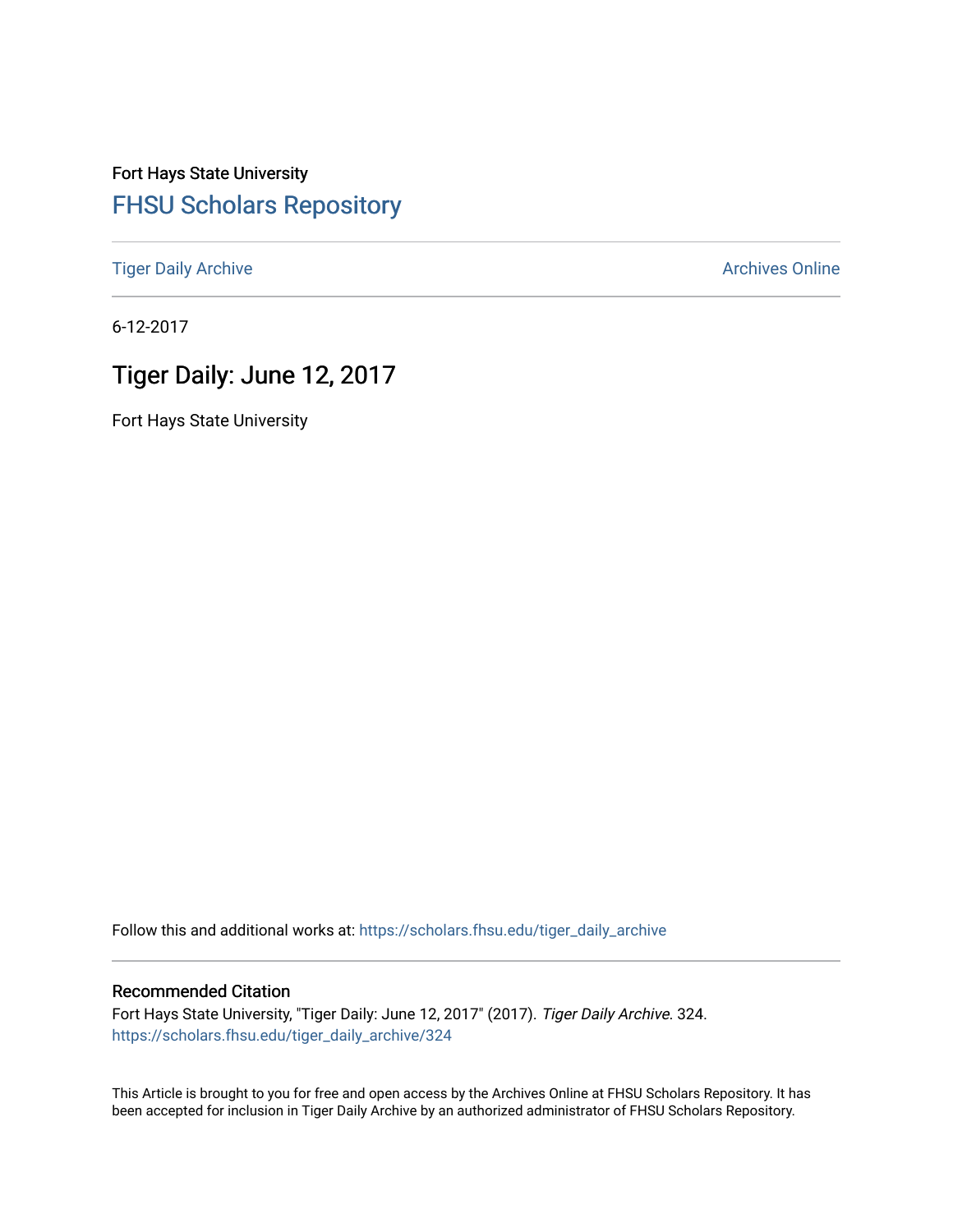From: Tiger Daily Sent: Monday, June 12, 2017 10:39 AM To: Tiger Daily Subject: Tiger Daily [June 12, 2017]



## ANNOUNCEMENTS

- Victor E Garden Work [Evening](#page-1-0) Food & Garden Club
- · [Congratulating](#page-1-1) Tiffany Fox on Her Promotion
- · Strategic Plan Town Hall [Meetings](#page-1-2)
- · FHSU Pork Half and Whole Hogs to [Victoria](#page-2-0)
- · [Volunteers](#page-2-1) Needed
- · [Foundation](#page-3-0) Year End

### **EVENTS**

#### FUTURE EVENTS

· Project [Management](#page-3-1) Essentials – June 21 & June 22, 9:00am to 4:00pm

### ANNOUNCEMENTS

## <span id="page-1-0"></span>Victor E Garden Work Evening - Food & Garden Club

The Food & Garden Club is meeting Monday and Thursday evenings at 5pm in the Victor E Garden (located next to the Robbins Center) during the summer, unless it is raining/storming.

These work evenings are open to everyone, not just club members! Evenings will typically consist of 60-90 minutes of light garden work (weeding, mulching, cleaning/organizing storage spaces, etc). When available, at the end of the evening, volunteers can harvest some produce to take home with them.

*Contact Payton at [pbzweifel@mail.fhsu.edu](mailto:pbzweifel@mail.fhsu.edu) with any questions.*

## <span id="page-1-1"></span>Congratulating Tiffany Fox on Her Promotion

Please join me in congratulating Tiffany Fox on her recent promotion to Administrative Specialist and welcoming her to the Werth College of Science, Technology and Mathematics!

The College is excited to add her skills, experience, and future contributions to the office and help our majors in Agriculture, Applied Technology, Biological Sciences, Chemistry, Computer Science, Geosciences, Mathematics, and Physics – along with the Kansas Wetlands Education Center and Sternberg Museum of Natural History. Her contact information: 628-4790; [tlfox2@fhsu.edu](mailto:tlfox2@fhsu.edu).

*-Greg Farley, Dean, Werth College of Science, Technology and Mathematics*

### <span id="page-1-2"></span>Strategic Plan Town Hall Meetings

All staff, faculty, and students are invited to our summer Strategic Planning Town Hall Meetings to review and discuss the draft University Strategic Plan, *Journey to Distinction*. These Town Halls will be held as follows:

10:30am – 11:30am Monday – June 12 Memorial Union, Pioneer Room (Rm 226) 3:00pm – 4:00pm Monday – June 19 Memorial Union, Stouffer Lounge (Rm 222)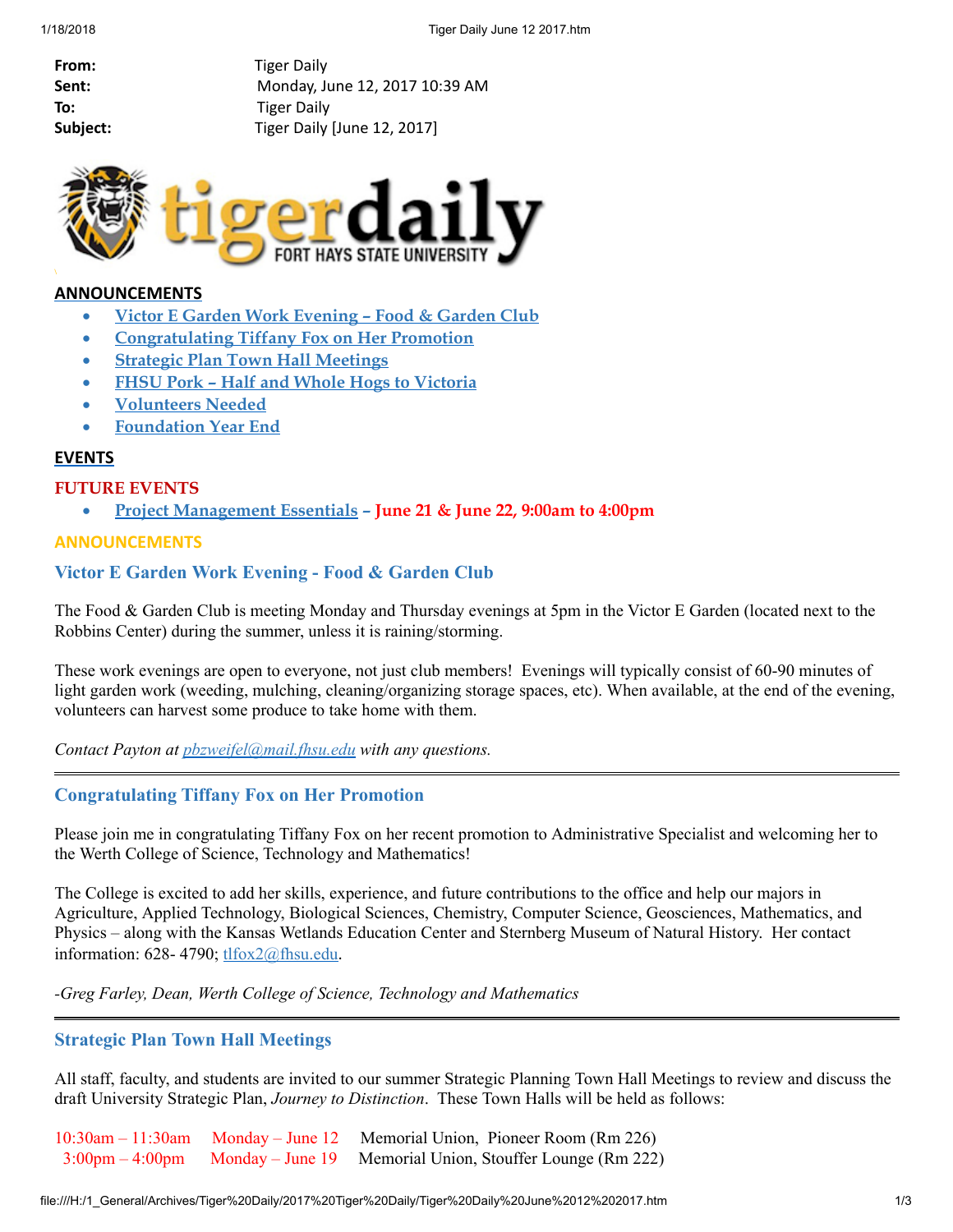A copy of the draft plan, feedback form, and additional information is available at: [https://www.fhsu.edu/academic/provost/journey\\_to\\_distinction\\_plan/](https://www.fhsu.edu/academic/provost/journey_to_distinction_plan/).

-*Deb Ludwig & Tim Crowley*

## <span id="page-2-0"></span>FHSU Pork – Half and Whole Hogs to Victoria

FHSU Swine Division has whole or half hogs available for purchase going in June  $13<sup>th</sup>$  and July  $11<sup>th</sup>$ .

Half for \$115 or \$200 for a whole pig. We deliver to Smoky Hill Meat processing in Victoria for you. All you have to do is pay for processing costs and pick up your frozen whole or half hog. Processing costs vary but usually (\$100-120 for half and \$200-240 for whole). The hog will be processed custom to your liking. For instance, sausage or pork burgers, bacon or fresh side, ham or pork cutlets, how thick, or how many are in a package.

Please email [cjsatran@fhsu.edu](mailto:cjsatran@fhsu.edu) as Curtis is out of the office frequently. Please leave name, best phone number, whole or half, and your address.

-*Curtis Satran, University Farm (Swine)*

## <span id="page-2-1"></span>Volunteers Needed

Fort Hays State University is hosting the Hispanic College Institute, a free four-day program that prepares high school Hispanic students to enter and succeed in higher education. The Institute will occur from June 20–24 on the FHSU campus. This is the 2<sup>nd</sup> year of this program, and it would not be possible without the support of so many fantastic volunteers.

We have many opportunities for you to share your time and talents to help mentor the next generation of Hispanic college students. Volunteers are needed for the following areas:

- Networking Reception: Tuesday June 20, 6:00 PM 7:15 PM (approximately 30 volunteers needed)
	- This reception will allow current FHSU students who are serving as leaders for the Institute to network. Volunteers will visit with leaders and allow them to practice the social and networking skills they have learned.
- **Hispanic Stars:** Thursday June 22, 9:30 AM  $-$  3:00 PM (approximately 15 volunteers needed)
	- Hispanic Stars is an opportunity for members of the Hispanic/Latino community to share personal stories about their education and professional lives. Volunteers will engage with students in small groups, sharing their stories. Volunteers will participate in both the morning and afternoon rotations with a break in the middle. Lunch will be provided.
- Issues to Action: Thursday June 22,  $11:15$  AM  $-3:00$  PM (6 volunteers needed)
	- Issues to Action invites teams of student participants to identify an issue and develop a plan of action to present to a panel of judges. Volunteers will serve as judges by listening to the presented plans and providing scores and feedback to the student teams. The top 5 teams will present during the finals on Friday. Volunteers will participate in both the morning and afternoon sessions with a break in the middle. Lunch will be provided.
- Issues to Action Finals: Friday  $5:45 \text{ PM} 7:15 \text{ PM}$  (3 volunteers needed)
	- The 5 finalists from Thursday's presentation will present their issue and their proposed plan of action to the panel of judges. Volunteers will serve as judges by listening to the presented plans and providing scores and feedback to the student teams.
- Lip Sync Battle: Friday 7:00 PM 9:00 PM (5 volunteers needed)
	- Student groups will design and perform a lip sync routine and compete against each other for the best performance. Volunteers will serve as the judging panel, scoring each team and deciding the winner.

If you would like more information about the institute, please feel free to check out the website: <http://www.fhsu.edu/hci/>.

If you are ready to volunteer, please submit your information through **[SignUp.com](http://signup.com/go/jzVVRWI)**.